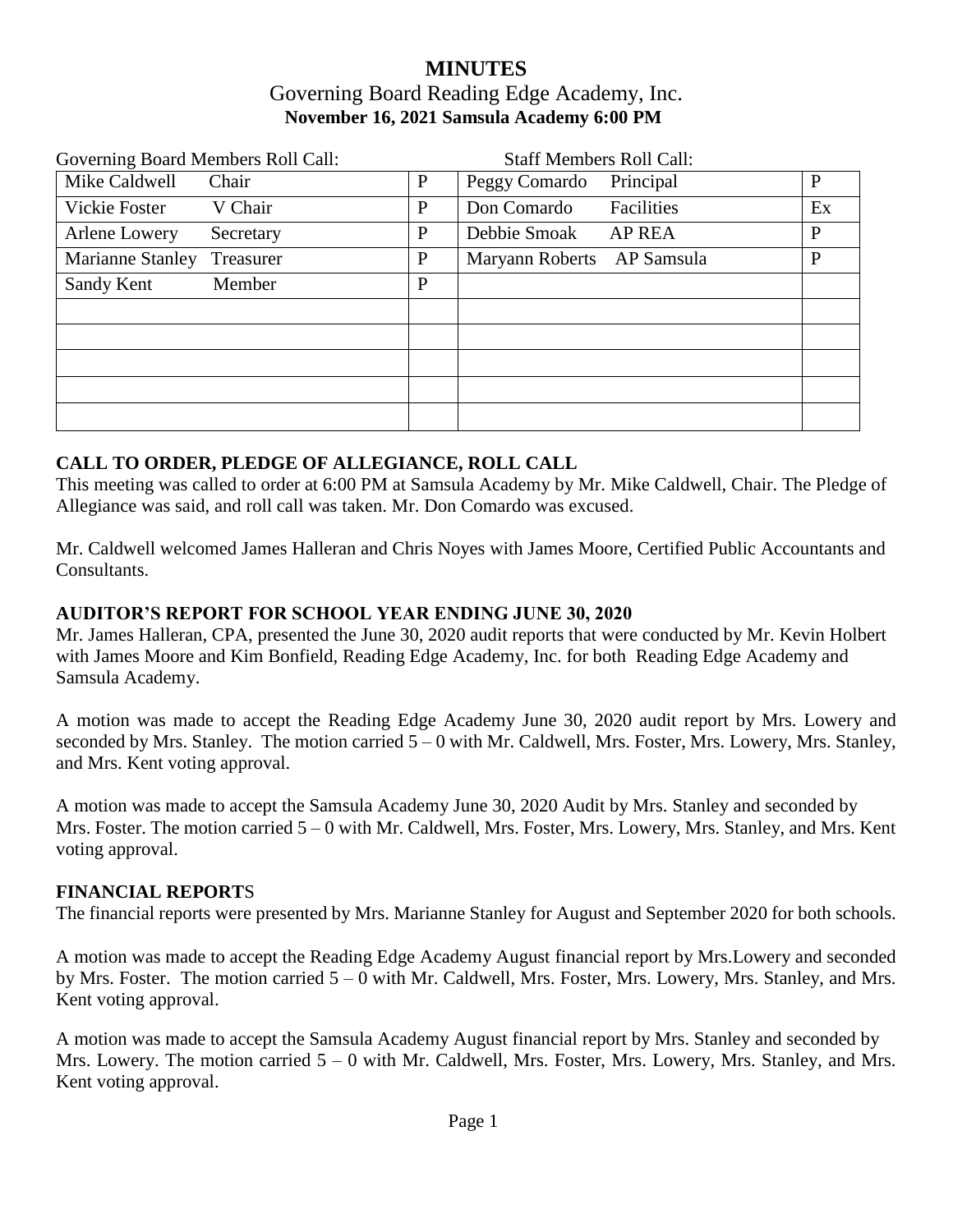Page 2

A motion was made to accept the Reading Edge Academy September financial report by Mrs. Foster and seconded by Mrs. Kent. The motion carried  $5 - 0$  with Mr. Caldwell, Mrs. Foster, Mrs. Lowery, Mrs. Stanley, and Mrs. Kent voting approval.

A motion was made to accept the Samsula Academy September financial report by Mrs. Foster and seconded by Mrs. Kent. The motion carried 5 – 0 with Mr. Caldwell, Mrs. Foster, Mrs. Lowery, Mrs. Stanley, and Mrs. Kent voting approval.

#### **APPROVIAL OF PREVIOUS MINUTES**

The September 2021 minutes written by Ms. Smoak for Mrs. Lowery were presented. A motion was made by Mrs. Stanley to accept the minutes, and seconded by Mrs. Foster. The motion carried 5– 0 with Mr. Caldwell, Mrs. Foster, Mrs. Lowery, Mrs. Stanley and Mrs. Kent approving the motion.

# **ASISTANT PRINCIPAL'S REPORTS**

# **Reading Edge Academy by Ms. Debbie Smoak**

October, 22, 2021 We now have five (5) teachers trained in NCI (Nonviolent Crisis Intervention) for those students who have serious discipline issues and need additional support.

October 29, 2021 I participated in a webinar to understand the ESSER III funding authorized by the state of Florida. There was another training on November  $1<sup>st</sup>$ , from the state specifically for charter schools. This funding had to be completed and submitted to the district by Friday, November 5<sup>th</sup> at 5:00 p.m. REA did meet that goal, and the district did ask for a clarification which was quickly supplied. The grant was sent to all the board members for review and to ask any questions.

November 8, 2021 REA began a fund raiser of Cookie Dough which will end on Wednesday, November 17<sup>th</sup> so that the cookie dough will be arriving on campus prior to the Christmas Break.

November 9, 2021 Kindergarten took their first field trip to the Central Florida Zoo.

November 12, 2021 Math curriculum samples arrived for our preview of the two choices that were for Elementary schools per the district.

November 16, 2021 Administration had a meeting to discuss the upcoming BPIE (Best Practices for Inclusive Education Assessment) that will be due after the first of the year. This is required every three (3) years.

November 18, 2021 REA is having a Fire and Ice night at Tijuana Flats and Jeramiah's Italian Ice. They are a business partner and are giving 20% back to the school.

November 19, 2021 REA has been invited to Wise Guys Bar and Grill (next to Goodfellows) for a "Happy Hour" after school.

December 2, 2021 REA has Class Pictures scheduled

December 3, 2021 REA has the Holiday Shoppe Walk Through for students

December  $6 - 10$ , 2021 Sales begin with Family night on Wednesday, Dec.  $8<sup>th</sup>$  from 5 -7 p.m.

December 14, 2021 REA's Christmas Under The Stars is begins at 6 p.m.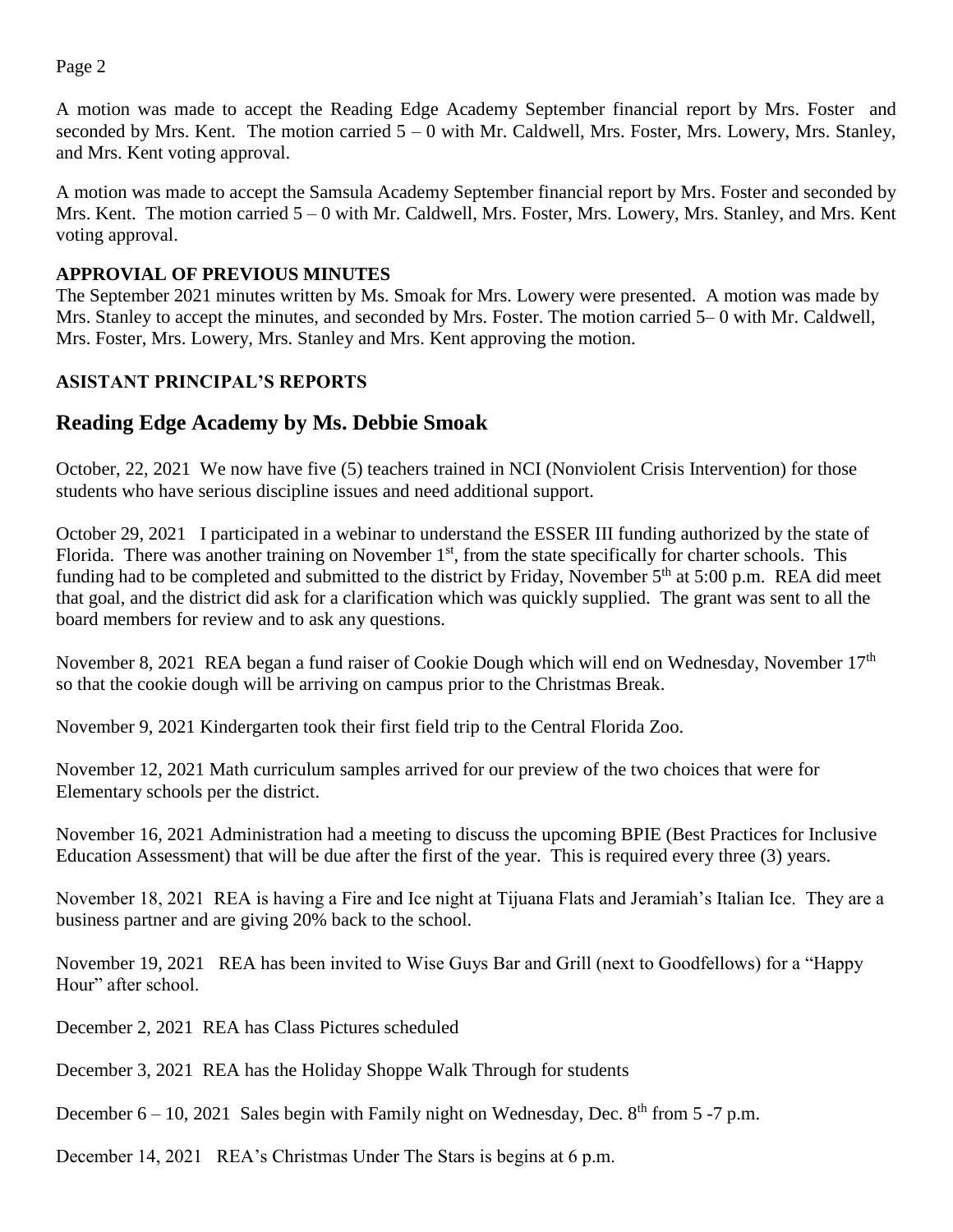Page 3

December 16, 2021 REA's last day for students prior to the Christmas Break

December 17, 2021 REA's Faculty and Staff's last day prior to the Christmas Break

January 4, 2022 School Resumes

Reading Edge Academy's enrollment is currently 311.

# **SAMSULA ACADEMY by Ms. Maryann Roberts**

**Friday, October 29th –** The Story Book Parade Returned! Grade K-2 participated in the parade around school grounds. Classes were presented as the teacher announced the books read in their class. Grades 3-5 were cheering the children as they paraded around the school.

**Monday, November 1st** - The Boy Scouts came to encourage students to join scouting.

**Tuesday, November 2nd** – Boy Scout meeting took place in the Café at 6:30 pm. About 10 students and their parents came to sign up for Boy Scouts.

Wednesday, November 3<sup>rd</sup>. Running club and Sports Sprit Squad met for the first time since 2020. There was a great student turn out for both.

# **November 5th ESSER III grant information was submitted to VCS.**

**Tuesday, November 9th –** Southeast VCS TAT (Threat Assessment Team) meeting took place. A review of the safety issues at southeast VCS was discussed. Samsula Academy did not have any threats or referrals to report.

**Wednesday, November 10th -** ASPECTS Training took place. This is the final requirement for teachers in accordance of the DOJ settlement with VCS.

Wednesday November 10th – Cengage and Houghton - Mifflin Math materials arrived at the school. Our new Math Cadre monthly meeting is on 11/17. The focus will be on FSA worthy problems of the day and reviewing the new materials. VCS will choose one of these series for adoption during the 2022-2023 school year.

**Thursday November 11th – School was closed in honor of Veteran's Day.** There were multiple school activities to honor our Veteran's. Mr. Bill was honored with thank you cards and well wishes.

**Friday, November 12th -** Samsula Academy's Angel tree went up. There are 26 Angels with wishes on the tree this year.

**Wednesday, November 17th -** Basket Brigade ended, goods were collected and baskets were assembled for our school families in need.

**Thursday, November 18th** – Progress Report comments are due to the administration.

**Friday, November 19th -** Set up for the Wonderland Gift School will take place. Students will shop for gifts for family and friends when we return from Thanksgiving break.

**Monday- Friday - November 22nd -26th - Thanksgiving Break**